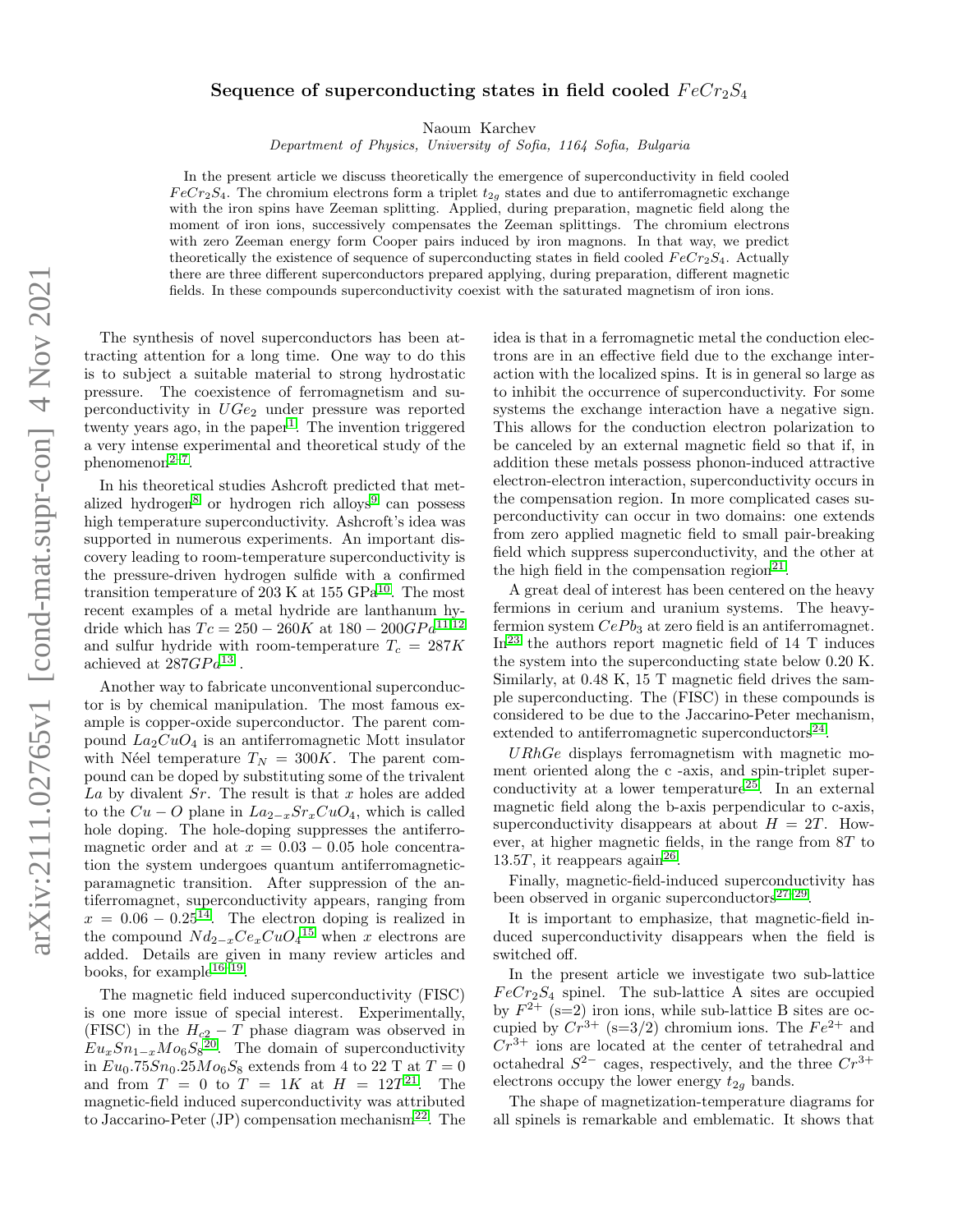the system has two phases. At low temperature  $(0, T^*),$ where  $T^*$  is the temperature at which the magnetization is maximal, the magnetic orders of the  $A$  and  $B$  spins contribute to the magnetization of the system, while at the high temperature  $(T^*,T_N)$ , only the sub-lattice A spins have non-zero spontaneous magnetization. At  $T^*$ the system undergoes partial-order transition. There is no additional spontaneous symmetry breaking and the Goldstone boson has a ferromagnetic dispersion in both phases.

Partial order is well known phenomenon and has been subject to extensive studies. There are exact results for the partially ordered systems  $30-32$  $30-32$ . Frustrated antiferromagnetic systems has been studied by means of Green function formalism. Partial order and anomalous temperature dependence of specific heat have been predicted[33](#page-4-24). Experimentally the partial order has been observed in  $Gd_2Ti_2O_7^{34}$  $Gd_2Ti_2O_7^{34}$  $Gd_2Ti_2O_7^{34}$ . Monte Carlo method has been utilized to study the nature of partial order in Ising model on  $kaqom\acute{e}$  lattice<sup>[30](#page-4-22)</sup>. Spin-wave theory of partial order is developed in<sup>[35](#page-5-0)</sup>.

We focus on field cooled  $FeCr<sub>2</sub>S<sub>4</sub>$ . The material is field cooled (FC) if, during the preparation, an external magnetic field is applied upon cooling. If the applied field is below  $0.01T$  it is zero field cooled (ZFC). The magnetization-temperature and magnetic susceptibility curves for (ZFC) and (FC) spinel show a remarkable difference below Néel  $T_N$  temperature<sup>[36](#page-5-1)[–48](#page-5-2)</sup>. In the case of  $FeCr<sub>2</sub>S<sub>4</sub>$  spinel the curves, which show the temperature dependence of spontaneous magnetization  $M^s$ , are depicted in Fig[.1.](#page-1-0)



<span id="page-1-0"></span>FIG. 1: (Color online) The temperature dependence of the spontaneous magnetization  $M^s$  of ZFC, FC1, FC2, FC3 and FC4 ( $FeCr<sub>2</sub>S<sub>4</sub>$ ) spinel. The red, vertical line indicates the temperature  $(160K)$  at which the first chromium electron onsets the magnetization, the blue line  $(60K)$  -the second electron an the green one  $(10K)$  the third.

The ZFC, FC2 and FC3 curves are adapted from exper-imental results<sup>[49–](#page-5-3)[52](#page-5-4)</sup> and the rest ones, FC1 and FC4, are

phenomenological extrapolations. The Néel temperature is  $T_N = 170K$ . For ZFC spinel the temperature, at which the magnetization is maximum, is  $T^* = 160K$ . The system undergoes a partial-order transition from the high temperature  $(T^*, T_N)$  phase, where only the iron ions have non-zero spontaneous magnetization, to low temperature one  $(0, T^*)$ , where both the iron and chromium ions have non-zero spontaneous magnetization. The exchange constant of chromium and iron spins is antiferromagnetic, because of which the magnetization increases below  $T_N$  and decreases below  $T^*$ . The subtle point is that the onset of magnetism of the three  $Cr^{3+}$  ( $t_{2q}$ ) electrons is at different temperatures. One of them starts to form magnetic order below  $T^*$ . The ZFC curve in  $(Fig.1)$  $(Fig.1)$ , shows small dip at  $10K$  which indicates that another chromium electron starts to contribute the magnetic order of the system at this temperature. The contribution of the third  $Cr^{3+}$  electron becomes more clear in the experiment with FC spinel-curve FC2. It shows that applied during the preparation magnetic field exceeds the Zeeman splitting energy of the chromium electron and its magnetic order becomes parallel to the iron magnetic moment. As a result, below  $T^*$  the system undergoes partial-order transition, the chromium electron onset magnetic order and the spontaneous magnetization of the system increases and reaches the maximum at 60K. It undergoes a second partial-order transition to system where the second  $Cr^{3+}$  electron onset magnetic order anti-parallel to the iron one and the spontaneous magnetization of the system decreases. At  $10K$  the curve has neither dip nor increase, which means that applied magnetic field compensates Zeeman splitting of the third chromium electron. The FC1 curve in the middle is an extrapolation for the case when the magnetic field applied during the preparation compensates the Zeeman splitting energy of the  $Cr^{3+}$  electron. Therefore, in the temperature range  $(60K-170K)$  only iron electrons contribute to the magnetization of the system. Increasing the applied, during preparation, magnetic field one obtains the magnetization-temperature curve FC3. It has two characteristic features: first the onset of the magnetism of iron and the first chromium electron is at the same temperature  $T_N = 170K$ , second the applied magnetic field exceeds the Zeeman splitting energy of the third chromium electron and its magnetic order becomes parallel to the iron magnetic moment. As a result, below  $T = 10K$  the system undergoes partial-order transition, the third chromium electron onset magnetic order and the spontaneous magnetization of the system increases. The last curve FC4 is an extrapolation for the case when the applied field compensates Zeeman splitting of the second  $Cr^{3+}$  electron.

When, during the preparation of the  $FeCr<sub>2</sub>S<sub>4</sub>$  spinel, magnetic field is applied along the iron magnetization and switched off when the process is over there are two important consequences: i) Iron electrons are localized, and the applied field do not affect iron magnetization. The experimental evidences for this is the part of the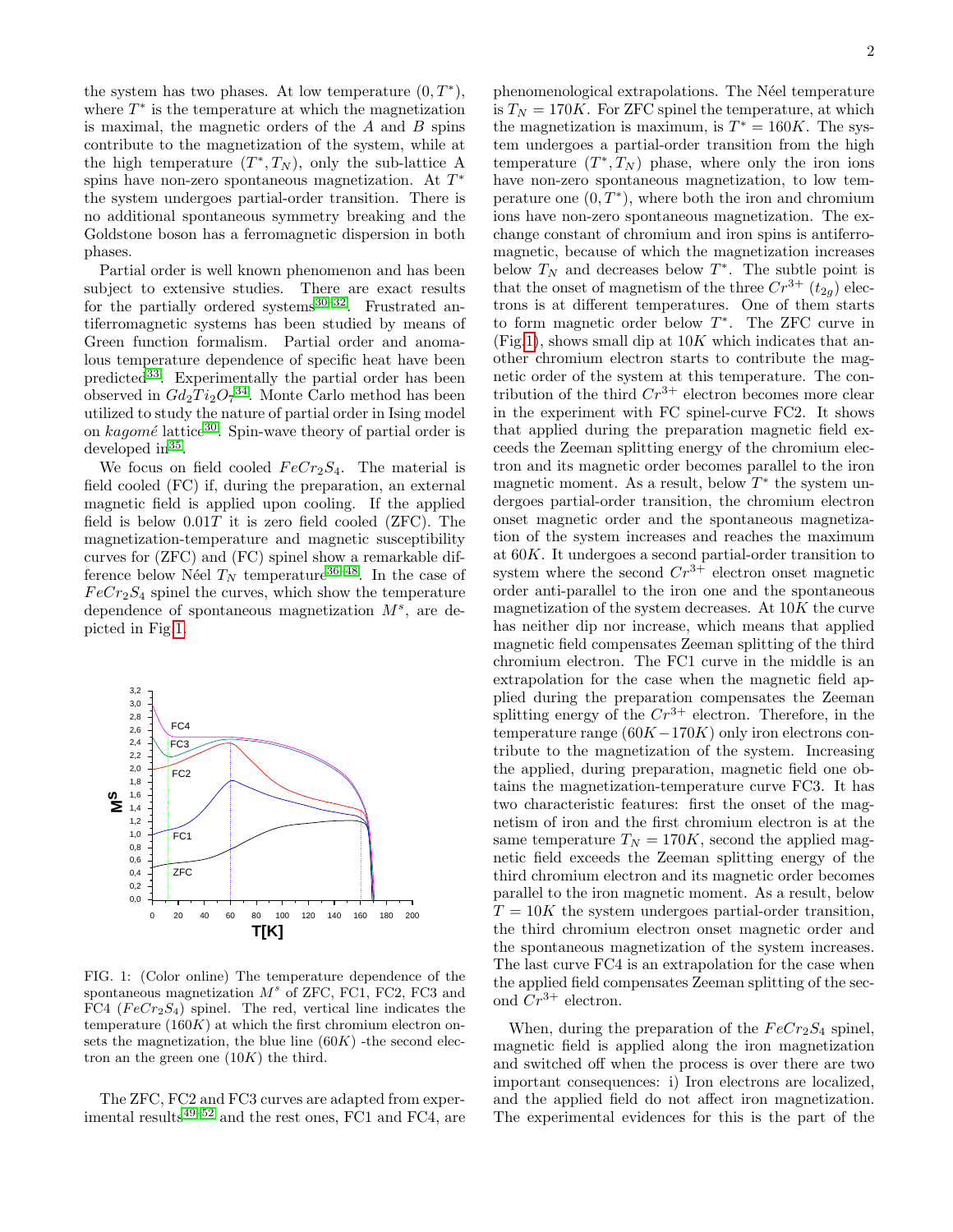curves near  $T_N = 170K$  in Fig[.1](#page-1-0) which is not affected by the applied magnetic field. Therefore we have to study the spin fluctuations of iron electrons by means of Heisenberg model without applied magnetic field. ii) The magnetic field applied along the iron magnetization decreases the Zeeman splitting of chromium electrons and their contribution to the magnetization of the system decreases. This remains true when the applied field is switched off. To describe theoretically the phenomenon a "frozen" magnetic field should be included in the equations for the fermion dispersion, which leads effectively to decreasing of Zeeman splitting.

Based on the analysis of Fig[.1,](#page-1-0) we consider a spinfermion model of  $FeCr<sub>2</sub>S<sub>4</sub>$  spinel, with three bands describing  $t_{2g}$  chromium electrons and spin  $s = 2$  operators for localized  $F^{2+}$  electrons. The iron-chromium exchange constants are antiferromagnetic, different for the three chromium electrons. Magnetic field in the Hamiltonian models the decrease of the Zeeman splitting during preparation of the material. We study the appearance and disappearance of superconducting states as a function of the field. The Hamiltonian of the model is

<span id="page-2-0"></span>
$$
h = - t \sum_{\ll ij \gg B} \sum_{\sigma,l} (c_{i\sigma l}^+ c_{j\sigma l} + h.c.) - H \sum_{i \in B, l} S_{il}^{zB} + \sum_{\langle ij \rangle, l} J_l S_i^A \cdot S_{jl}^B - J_A \sum_{\ll ij \gg A} S_i^A \cdot S_j^A, \tag{1}
$$

where  $S_{il}^{\nu}{}^{B} = \frac{1}{2} \sum_{l}$  $\sigma\sigma'$  $c_{i\sigma l}^{+}\tau_{\sigma\sigma}^{\nu}c_{i\sigma' l}$ , with the Pauli matrices  $(\tau^x, \tau^y, \tau^z)$ , is the spin of the  $t_{2g}$  chromium electrons at the sub-lattice B site ,  $S_i^A$  is the spin operator of the localized iron electrons at the sub-lattice A site. The sums are over all sites of a body centered cubic lattice,  $\langle i, j \rangle$  denotes the sum over the nearest neighbors, while  $\ll ij \gg_A$ is a sum over all sites of sub-lattice A. The Heisenberg term  $(J_A > 0)$  describes ferromagnetic exchange between iron spins, and  $J_l > 0$  are the antiferromagnetic exchange constants between iron and chromium spins.  $H > 0$  is the "frozen" applied magnetic field in units of energy.

The compensation mechanism of the field induced superconductivity suggests that the formation of Cooper pairs is possible when Zeeman splitting of electrons is compensated by the applied magnetic field. We choose the exchange constants well separated  $J_1 < J_2 < J_3$ , so that if the magnetic field  $H$  compensates the Zeeman splitting of one of  $t_{2g}$  chromium electrons, it is far from the compensation of Zeeman energy of the other two electrons.

With this in mind, we can simplify our study. When the value of the "frozen" magnetic field is close to the Zeeman energy of one of  $t_{2q}$  chromium electrons, we can consider one band spin-fermion model of this electron instead of model [\(1\)](#page-2-0). The contribution of dropped fermions can be accounted for by appropriate choice of the parameters. In this way we consider three independent, one band spin-fermion models. In momentum space representation, the Hamiltonians  $h_l$  ( $l = 1, 2, 3$ ) have the form

$$
h_{l} = \sum_{k \in B_{r}} \varepsilon_{k} a_{k}^{+} a_{k} + \sum_{k \in B_{r} \sigma} \varepsilon_{k\sigma l} c_{k\sigma l}^{+} c_{k\sigma l} + \frac{4J_{l}\sqrt{2s}}{\sqrt{N}} \sum_{kq p \in B_{r}} \delta(p - q - k) \cos \frac{k_{x}}{2} \cos \frac{k_{y}}{2} \cos \frac{k_{z}}{2} \times \left( c_{p\downarrow l}^{+} c_{q\uparrow l} a_{k} + c_{q\uparrow l}^{+} c_{p\downarrow l} a_{k}^{+} \right), \tag{2}
$$

with bose dispersion  $\varepsilon_k$  of spin  $(s = 2)$  iron magnons

$$
\varepsilon_k = 2sJ^A \left( 3 - \cos k_x - \cos k_y - \cos k_z \right), \qquad (3)
$$

and fermi  $\varepsilon_{k\sigma l}$  dispersions of chromium electrons

<span id="page-2-1"></span>
$$
\varepsilon_{k\uparrow l} = -2t\left(\cos k_x + \cos k_y + \cos k_z\right) + \frac{8sJ_l - H}{2}
$$
  

$$
\varepsilon_{k\downarrow l} = -2t(\cos k_x + \cos k_y + \cos k_z) - \frac{8sJ_l - H}{2}.
$$
  
(4)

The bosons  $(a_k^+ a_k)$  are introduced by means of Holstein-Primakoff representation of the spin-2 operators of localized iron electrons.

To proceed we account for the spin fluctuations of iron, and in static approximation obtain three effective fourfermion theories with Hamiltonians  $h_l^{eff}$ ,

$$
h_l^{eff} = \sum_{k \in B_r \sigma} \varepsilon_{k\sigma l} c_{k\sigma l}^{\dagger} c_{k\sigma l}
$$
(5)  

$$
- \frac{1}{N} \sum_{k_i p_i \in B_r} \delta(k_1 - k_2 - p_1 + p_2)
$$
  

$$
\times V_{k_1 - k_2}^l c_{k_1 \downarrow l}^{\dagger} c_{k_2 \uparrow l} c_{p_2 \uparrow l}^{\dagger} c_{p_1 \downarrow l}
$$

with potentials

$$
V_k^l = \frac{J_l^2 (1 + \cos k_x)(1 + \cos k_y)(1 + \cos k_z)}{J^A (3 - \cos k_x - \cos k_y - \cos k_z)}
$$
(6)

The Hamiltonians in the Hartree-Fock approximation are

$$
h_l^{HF} = \sum_{k \in B_r} \left[ \varepsilon_{k\sigma l} c_{k\sigma l}^{\dagger} c_{k\sigma l} + \Delta_{kl} c_{-k\downarrow l}^{\dagger} c_{k\uparrow l} + \Delta_{kl}^{\dagger} c_{k\uparrow l} c_{-k\downarrow l} \right],\tag{7}
$$

with gap functions

$$
\Delta_{kl} = \frac{1}{N} \sum_{p \in B_r} < c_{-p \uparrow l} c_{p \downarrow l} > V_{p-k}^l \tag{8}
$$

In terms of Bogoliubov excitations  $\alpha_l^+, \alpha_l, \beta_l^+, \beta_l$ , with dispersions

$$
E_{kl}^{\alpha} = \frac{1}{2} \left[ \varepsilon_{k\uparrow l} - \varepsilon_{k\downarrow l} + \sqrt{(\varepsilon_{k\uparrow l} + \varepsilon_{k\downarrow l})^2 + 4|\Delta_{kl}|^2} \right] (9)
$$
  

$$
E_{kl}^{\beta} = \frac{1}{2} \left[ -\varepsilon_{k\uparrow l} + \varepsilon_{k\downarrow l} + \sqrt{(\varepsilon_{k\uparrow l} + \varepsilon_{k\downarrow l})^2 + 4|\Delta_{kl}|^2} \right].
$$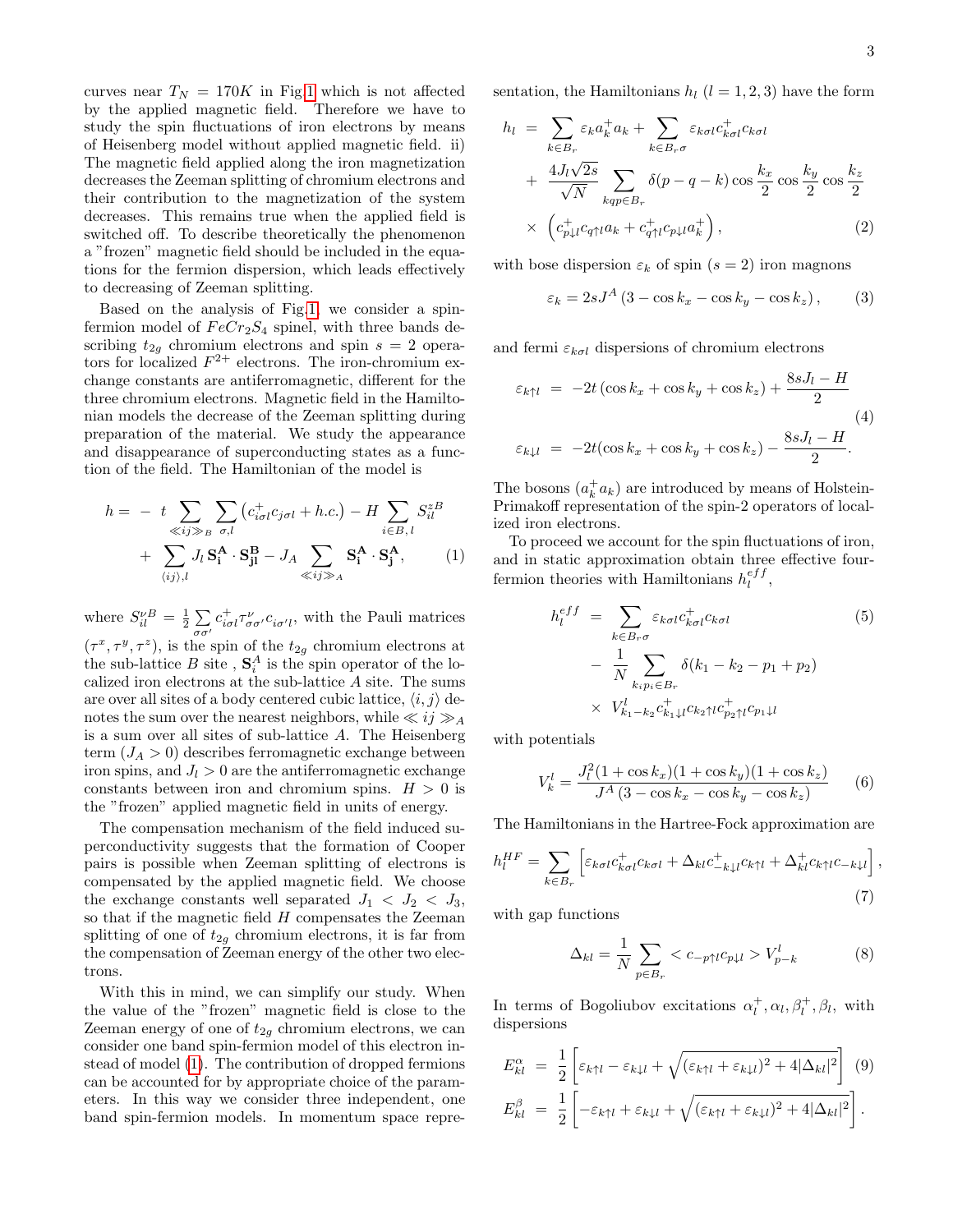the gap equations have the form

$$
\Delta_{kl} = -\frac{1}{N} \sum_{p \in B_r} V_{k+p}^l \frac{\Delta_{pl}}{\sqrt{(\varepsilon_{p\uparrow l} + \varepsilon_{p\downarrow l})^2 + 4|\Delta_{pl}|^2}} \times \left(1 - \langle \alpha_{pl}^+ \alpha_{pl} \rangle - \langle \beta_{pl}^+ \beta_{pl} \rangle \right), \qquad (10)
$$

where  $\langle \alpha_{pl}^{+} \alpha_{pl} \rangle$  and  $\langle \beta_{pl}^{+} \beta_{pl} \rangle$  are fermi functions for Bogoliubov fermions.

Having in mind that sublattices are simple cubic lattices and following the classifications for spin-triplet gap functions  $\Delta_{-kl} = -\Delta_{kl}$ , we obtained that the gap functions with  $T_{1u}$  configuration<sup>[53](#page-5-5)</sup>

$$
\Delta_{kl} = \Delta_l \left( \sin k_x + \sin k_y + \sin k_z \right) \tag{11}
$$

are solutions of the gap equations for some values of the applied, during the preparation, magnetic field and temperature. The dimensionless gaps  $\Delta_l/J^A$  at zero temperature, as a function of  $H/H_1$  where  $H_1 = 8sJ_1$ , are de-picted in Fig.[\(2\)](#page-3-0) for parameters  $J_1/J^A = 2$ ,  $J_2/J_1 = 1.4$ ,  $J_3/J_1 = 1.8$  and  $t/J^A = 1$ .



<span id="page-3-0"></span>FIG. 2: (Color online)Sequence of superconducting states in field cooled  $FeCr_2S_4$ . The first state is realized near  $H =$  $H_1 = 2sJ_1$ , the second one near  $H = H_2 = 2sJ_2 = 1.4H_1$ , and the third state near  $H = H_3 = 2sJ_3 = 1.8H_1$ .

The applied magnetic field  $H_1$  compensates the Zeeman splitting of  $t_{2g}$  chromium electrons with minimum Zeeman energy  $(4)$ . The Fig. $(2)$  shows that near this value the above mentioned electrons form Cooper pairs and superconductivity onsets. Increasing the magnetic field we restore the Zeeman splitting with opposite sign and suppress the superconductivity. Further increasing the magnetic field, we reach  $H_2 = 2sJ_2$  that compensates the Zeeman splitting of another  $t_{2q}$  electrons. Now, the Cooper pairs are formed by the second group electrons and the superconductivity is restored near  $H/H_1 =$  $H_2/H_1 = J_2/J_1 = 1.4$ . This process continues until the magnetic field, applied during preparation, becomes equal to Zeeman energy of the third group of chromium electrons  $H_3 = 2sJ_3$  and third superconductor state emerges near  $H_3/H_1 = 1.8$ . In that way we can create a sequence of superconducting states in field cooled  $FeCr<sub>2</sub>S<sub>4</sub>$ .

The model has many parameters. Some of them can to be extracted from the experimental data, while there is no way to define others. For example the exchange constants can be fixed from applied, during the preparation, magnetic field. Unfortunately, the experimental articles do not comment on this issue. We can approximately to estimate the exchange constant of iron spins  $J<sup>A</sup>$  by calculation the dimensionless critical temperature  $T_{cr}/J^A$  for spin-2 Heisenberg model of iron magnetism. Using the renormalized spin-wave theory, one obtains  $T_{cr}/J^A = 7.4$ , therefore  $J^A = 23K$ . The hopping parameter  $t$  remains undefined. To shed light on critical temperature values  $T_{sc}$  we calculate the dimensionless temperature  $T_{sc}/J^A$  as a function of the ratio  $t/J^A$ . The results are depicted in Fig.[\(3\)](#page-3-1).



<span id="page-3-1"></span>FIG. 3: (Color online)The dimensionless critical temperatures  $T_{sc}/J^A$  as functions of dimensionless hopping parameter  $t/J^A$ .

The Fig.[\(3\)](#page-3-1) shows that increasing the ration  $t/J<sup>A</sup>$  increases the critical temperature  $T_{sc}/J^A$ . We calculated that for fixed value  $J^A = 23K$  and small value of the ratio  $t/J^A = 0.1$  the critical temperature is  $T_{sc} = 3.2K$ , while for  $t/J^A = 1$  we obtained  $T_{sc} = 23.5K$ . The figure shows that the impact of the magnetic field, applied during the preparation, is weak. The effect becomes significant when  $t/J^A >> 1$ .

In summary, we have predicted the possibility to synthesize three different superconductors applying different magnetic field during preparation of field cooled  $FeCr<sub>2</sub>S<sub>4</sub>$ . The difficult moment is to applied a field which compensates the Zeeman splitting of one of the chromium electrons. An useful guidance to do that are the curves depicted in figure [\(1\)](#page-1-0). The curves FC1, FC2 and FC4 illustrate the three cases when one of chromium electrons is with compensated Zeeman splitting. They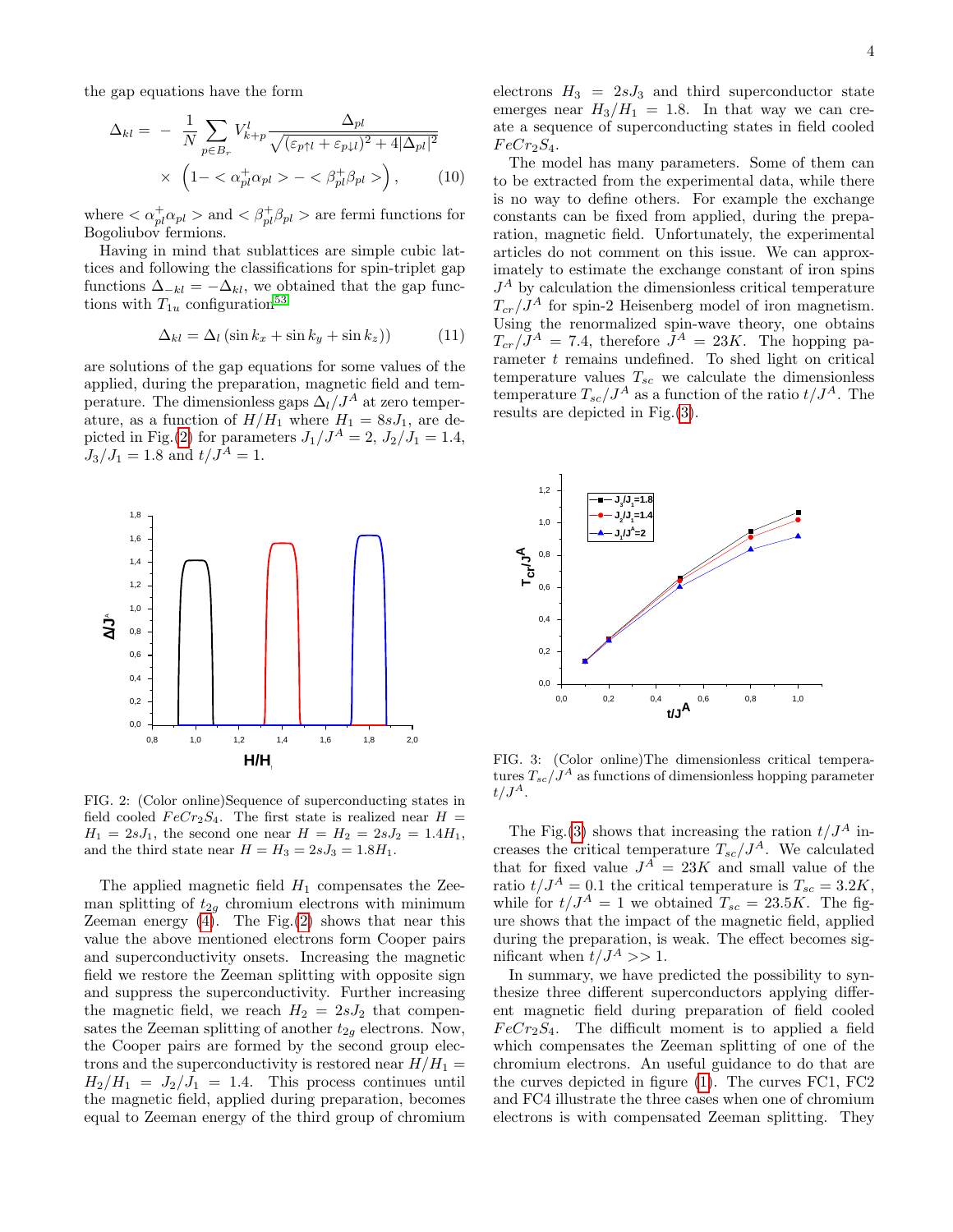are well separated from the others which permits the exact choice of the applied, during preparation, magnetic field.

Partial order and partial order transition are basic notions in our study. In the present paper temperature  $T^* = 160K$  just below Curie is a partial order transition temperature above which only iron ions contribute the magnetization of system, while below it one of the chromium electrons onsets magnetic moment. This is more evident differentiating the curves of ZFC and FC compounds. The separation is attributed to magnetic domain dynamics in<sup>[50](#page-5-6)</sup>. In the same article small dip of the curve at approximately  $10K$  is interpreted as onset of long-range orbital order, while in our study, at this temperature onsets magnetization another chromium electron.

The spinel  $FeCr<sub>2</sub>S<sub>4</sub>$  is well studied compound, but superconductivity has not been observed. The explanation is very simple. The focus of research is on colossal magnetoresistance effect  $(CMR)^{49,54}$  $(CMR)^{49,54}$  $(CMR)^{49,54}$  $(CMR)^{49,54}$  and on the existence of multiferroic phase. The investigation of CMR

- <span id="page-4-0"></span><sup>1</sup> S. Saxena, P. Agarwal, K. Ahilan, F. M. Grosche, R. Haselwimmer, M. Steiner, E. Pugh, I. Walker, S. Julian, P. Monthoux, G. Lonzarich, A. Huxley, I. Sheikin, D. Braithwaite, and J. Flouquet, Nature (London) 406, 587 (2000).
- <span id="page-4-1"></span><sup>2</sup> A. Huxley, I. Sheikin, E. Ressouche, N. Kernavanois, D. Braithwaite, R. Calemczuk, and J. Flouquet, Phys. Rev. B 63, 144519 (2001).
- <sup>3</sup> N. Tateiwa, K. Hanazono, T. C. Kobayashi, K. Amaya, T. Inoue, K. Kindo, Y. Koike, N. Metoki, Y. Haga, R. Settai, and Y. Onuki, J. Phys. Soc. Jpn 70, 2876 (2001).
- <sup>4</sup> G. Motoyama, S. Nakamura, H. Kadoya, T. Nishioka, and N. K. Sato,Phys. Rev. B 65, 020510(R) (2001).
- <sup>5</sup> C. Pfleiderer and A. D. Huxley, Phys. Rev. Lett., 89, 147005 (2002).
- $6$  Christian Pfleiderer, Rev. Mod. Phys. 81, 1551 (2009).
- <span id="page-4-2"></span><sup>7</sup> Dai Aoki, Kenji Ishida, and Jacques Flouquet, J. Phys. Soc. Jpn. 88, 022001 (2019).
- <span id="page-4-3"></span> $8\,$  N. W. Ashcroft, Phys. Rev. Lett. 21, 1748 (1968).
- <span id="page-4-4"></span> $^{9}$  N. W. Ashcroft, Phys. Rev. Lett. **92**, 187002 (2004).
- <span id="page-4-5"></span><sup>10</sup> A. P. Drozdov, M. I. Eremets, I. A. Troyan, V. Ksenofontov, and S. I Shylin, Nature 525, 73 (2015).
- <span id="page-4-6"></span><sup>11</sup> A. P. Drozdov, M. I. Eremets, I. A. Troyan, V. Ksenofontov, and S. I Shylin, Nature 569, 528 (2019).
- <span id="page-4-7"></span><sup>12</sup> Maddury Somayazulu, Muhtar Ahart, Ajay K. Mishra, Zachary M. Geballe, Maria Baldini, Yue Meng, Viktor V. Struzhkin, and Russell J. Hemley1, Phys. Rev. Lett. 122, 027001 (2019).
- <span id="page-4-8"></span><sup>13</sup> Elliot Snider, Nathan Dasenbrock-Gammon, Raymond McBride, Mathew Debessai, Hiranya Vindana, Kevin Vencatasamy, Keith V. Lawler, Ashkan Salamat, and Ranga P. Dias, Nature 586, 373 (2015).
- <span id="page-4-9"></span><sup>14</sup> J. G. Bednorz and K. A. Mueller, Z. Phys. B: Condens. Matter 64, 189 (1986).
- <span id="page-4-10"></span> $15$  Y. Tokura et al, Nature (London) 337 345 (1989).
- <span id="page-4-11"></span><sup>16</sup> D. M. Ginsberg (Eds.) Physical Properties of High Temperature Superconductivity,Vols. 1–5, World Scientific, Singapore, (1989 - 1996).

requires measurements of resistivity as a function of temperature, but they are realized for ZFC materials only. In the rare cases, when measuring the resistivity of FC compounds, there is no clarity about the applied magnetic field. This can be achieved by simultaneous study spontaneous magnetization and resistivity as functions of temperature, which would lead to correct choice of field.

The third characteristic temperature of the system is  $T = 60K$ . It is reported<sup>[52,](#page-5-4)[55](#page-5-8)</sup> that below 50K the system undergoes a transition to non-collinear ferrimagnetism. Important consequence is the emergence of multiferroic phase below  $10K$ . In the present paper the system undergoes partial order transition at 60 K. Below this temperature one of the chromium electrons onsets magnetic order. This is more evident for FC compounds Fig.[\(1\)](#page-1-0). One expects that applying magnetic field, during preparation, the non-collinear order is suppressed and collinear ferrimagnetism is restored. Hence, the model considered in the paper is appropriate for study field-cooled  $FeCr_2S_4$ .

- $17$  E. Dagotto, Rev. Mod. Phys. 66 763 (1994).
- <sup>18</sup> P.W. Anderson, The Theory of Superconductivity in the  $High-T_c$  Cuprates, Princeton University Press, Princeton, (1997).
- <span id="page-4-12"></span><sup>19</sup> Patrick Lee and Naoto Nagaosa, Rev. Mod. Phys., 78 17 (2006).
- <span id="page-4-13"></span><sup>20</sup> O. Fischer, M. Decroux, S. Roth and M. Sergent, J. Phys. C 8, L474 (1975).
- <span id="page-4-14"></span> $21$  H. W. Meul, C. Rossel, M. Decroux, and 0. Fischer, G. Remenyi and A. Briggs, Phys. Rev. Lett., 54, 2541 (1985).
- <span id="page-4-15"></span><sup>22</sup> V. Jaccarino and M. Peter, Phys. Rev. Lett. **9**, 290 (1962).<br><sup>23</sup> C. L. Lin, J. Teter, J. E. Crow, T. Mihaliain, J. Brooks.
- <span id="page-4-16"></span><sup>23</sup> C. L. Lin, J. Teter, J. E. Crow, T. Mihalisin, J. Brooks, A. I. Abou-Aly, and G. R. Stewart, Phys. Rev. Lett., 53, 497 (1984).
- <span id="page-4-17"></span><sup>24</sup> H. Shimahara, J. Phys. Soc. Jpn. 71, 713 (2002).
- <span id="page-4-18"></span><sup>25</sup> F. Hardy and A. D. Huxley, Phys. Rev. Lett. 94, 24700 (2005).
- <span id="page-4-19"></span> $26$  F. Lévy, I. Sheikin, B. Grenier, and A. Huxley, Science 309, 1343 (2005).
- <span id="page-4-20"></span><sup>27</sup> S. Uji, H. Shinagawa, T. Terashima, T. Yakabe, Y. Terai, M. Tokumoto, A. Kobayashi, H. Tanaka, and H. Kobayashi, Nature (London) 410, 908 (2001).
- <sup>28</sup> L. Balicas, J. S. Brooks, K. Storr, S. Uji, M. Tokumoto, H. Tanaka, H. Kobayashi, A. Kobayashi, V. Barzykin, and L. P. Gor'kov, Phys. Rev. Lett.87, 067002 (2001).
- <span id="page-4-21"></span><sup>29</sup> T. Konoike, S. Uji, T. Terashima, M. Nishimura, S. Yasuzuka, K. Enomoto, H. Fujiwara, B. Zhang, and H. Kobayashi, Phys. Rev. B 70, 094514 (2004).
- <span id="page-4-22"></span><sup>30</sup> P. Azaria, H. T. Diep, and H. Giacomini, Phys. Rev. Lett. 59, 1629 (1987).
- <sup>31</sup> V. G. Vaks, A. I. Larkin, and Y. N. Ovchinnikov, JETP Letters. 22, 820 (1966).
- <span id="page-4-23"></span> $32$  H. T. Diep, Ed., *Frustrated Spin Systems*, World Scientific (2004)
- <span id="page-4-24"></span> $33 \text{ R}$ . Quartu and H. T. Diep, Phys. Rev. **B 55**, 2975 (1997).
- <span id="page-4-25"></span><sup>34</sup> J. R. Stewart, G. Ehlers, A. S. Wills, S. T. Bramwell, and J. S. Gardner, J. Phys.: Condens. Matter 16, L321 (2004).